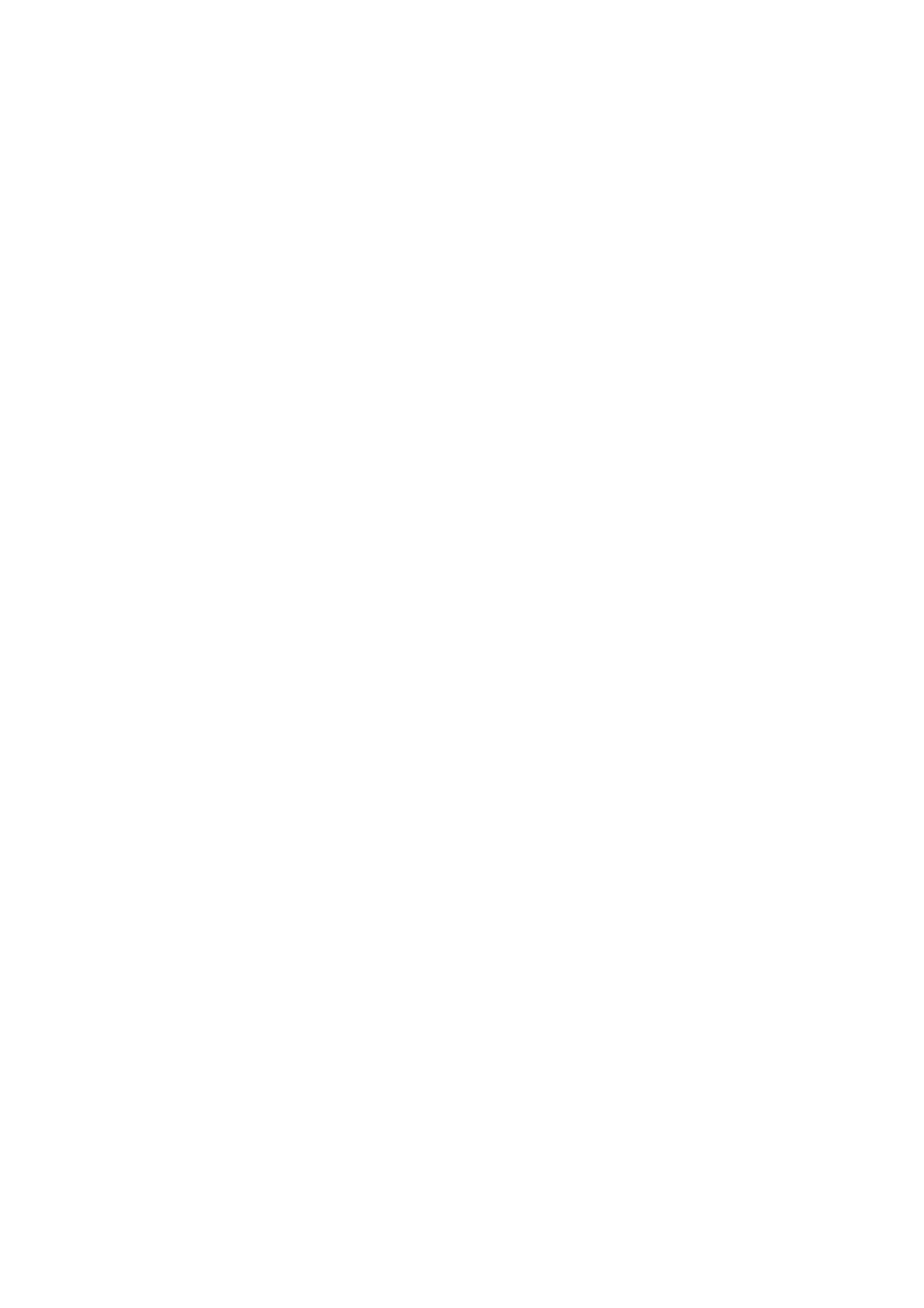# **Introduction**

# **The Public Interest Advocacy Centre**

The Public Interest Advocacy Centre (PIAC) is an independent, non-profit law and policy organisation that works for a fair, just and democratic society, empowering citizens, consumers and communities by taking strategic action on public interest issues.

PIAC identifies public interest issues and, where possible and appropriate, works co-operatively with other organisations to advocate for individuals and groups affected. PIAC seeks to:

- expose and redress uniust or unsafe practices, deficient laws or policies;
- promote accountable, transparent and responsive government;
- encourage, influence and inform public debate on issues affecting legal and democratic rights:
- promote the development of law that reflects the public interest;
- develop and assist community organisations with a public interest focus to pursue the interests of the communities they represent;
- develop models to respond to unmet legal need; and
- maintain an effective and sustainable organisation.

Established in July 1982 as an initiative of the (then) Law Foundation of New South Wales, with support from the NSW Legal Aid Commission, PIAC was the first, and remains the only broadly based public interest legal centre in Australia. Financial support for PIAC comes primarily from the NSW Public Purpose Fund and the Commonwealth and State Community Legal Services Program. PIAC also receives funding from NSW Trade & Investment for its work on energy and water, and from Allens for its Indigenous Justice Program. PIAC also generates income from project and case grants, seminars, consultancy fees, donations and recovery of costs in legal actions.

# **Energy + Water Consumers' Advocacy Program**

This program was established at PIAC as the Utilities Consumers' Advocacy Program in 1998 with NSW Government funding. The aim of the program is to develop policy and advocate in the interests of low-income and other residential consumers in the NSW energy and water markets. PIAC receives policy input to the program from a community-based reference group whose members include:

- Council of Social Service of NSW (NCOSS);
- Combined Pensioners and Superannuants Association of NSW;
- St Vincent de Paul (NSW);
- Ethnic Communities Council NSW;
- Rural and remote consumers;
- Retirement Villages Residents Association;
- Physical Disability Council NSW; and
- Affiliated Residential Park Residents Association.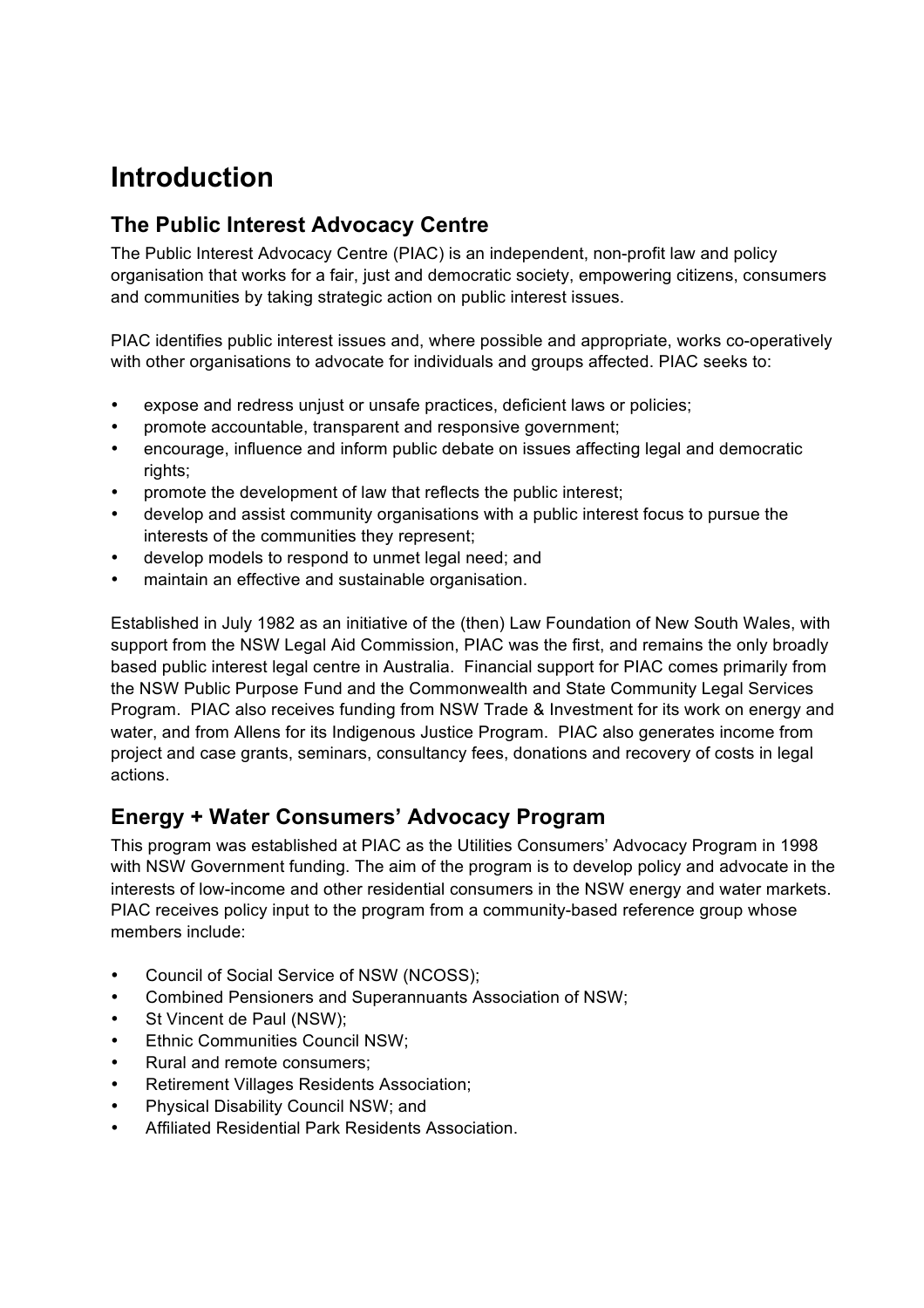# **1. The RET Review**

PIAC welcomes the opportunity to provide input into the Australian Government's Review of the *Renewable Energy (Electricity) Act 2000* (the Act) and related primary and subordinate legislation, and the Renewable Energy Target (RET) scheme constituted by these instruments. PIAC represents residential consumers of electricity and natural gas in New South Wales, and engages in issues related to the supply of energy to these consumers.

The RET has been a successful policy for encouraging development of Australia's renewable energy industry. The Call for Submissions to the Review of the Renewable Energy Target notes that about \$18 billion of investment has been stimulated by the RET, resulting in 24,000 direct jobs.<sup>1</sup> PIAC takes the view that the RET has also helped reduce the carbon intensity of the Australian electricity sector and, by extension, the Australian economy and so it has helped position the Australian economy for the 21st century. The regulatory certainty the 2020 RET has provided has been a key factor in supporting significant investment in renewable energy. If the outcome of this review were to undermine the RET, that would create significant risks for the Australian economy and undermine business confidence in any decisions governments make with regard to energy and climate change policy.

The Terms of Reference and questions posed in the Call for Submissions suggest that the value of the RET to Australia is under question and options for significant change are being sought. PIAC's view is that the RET is in the long-term interests of consumers and that there is currently no need for changes to the RET, especially so soon after the Climate Change Authority's (CCA's) comprehensive review of the RET in 2012.<sup>2</sup> PIAC is concerned that a new review so soon after the CCA's review (and in light of CCA's recommendation to defer any review to 2016) is not a worthwhile use of government or consumer advocacy resources.

This submission seeks to outline the rationale behind PIAC's view of the benefits of the RET and the importance of policy consistency and certainty for the RET. Investment certainty is vital for price stability – the RET needs to remain to give investors certainty and therefore minimise possible future consumer price shocks.

In addition, this submission highlights a number of other important policy directions that should be pursued to ensure that the electricity market functions more effectively for Australian consumers. PIAC urges the Government to focus on the more significant areas of network pricing, wholesale spot market operation and retail margins to counteract instances of market failure and ensure that Australia's market provides electricity that is accessible and affordable to all residential consumers.

A broader package of measures to reform the National Electricity Market (NEM), especially in demand-side participation and energy efficiency is needed. It is in these areas that real gains could be made for Australian consumers, especially households. In addition, complementary policies to ensure the individual benefits of the RET are realised by low-income and vulnerable households are recommended.

<sup>&</sup>lt;sup>1</sup> Department of Prime Minister & Cabinet (2014) *Call for Submissions paper, Commonwealth of Australia*<br><sup>2</sup> Climate Change Authority (2012) *Renewable Energy Target review: Final Report*, Commonwealth of Australia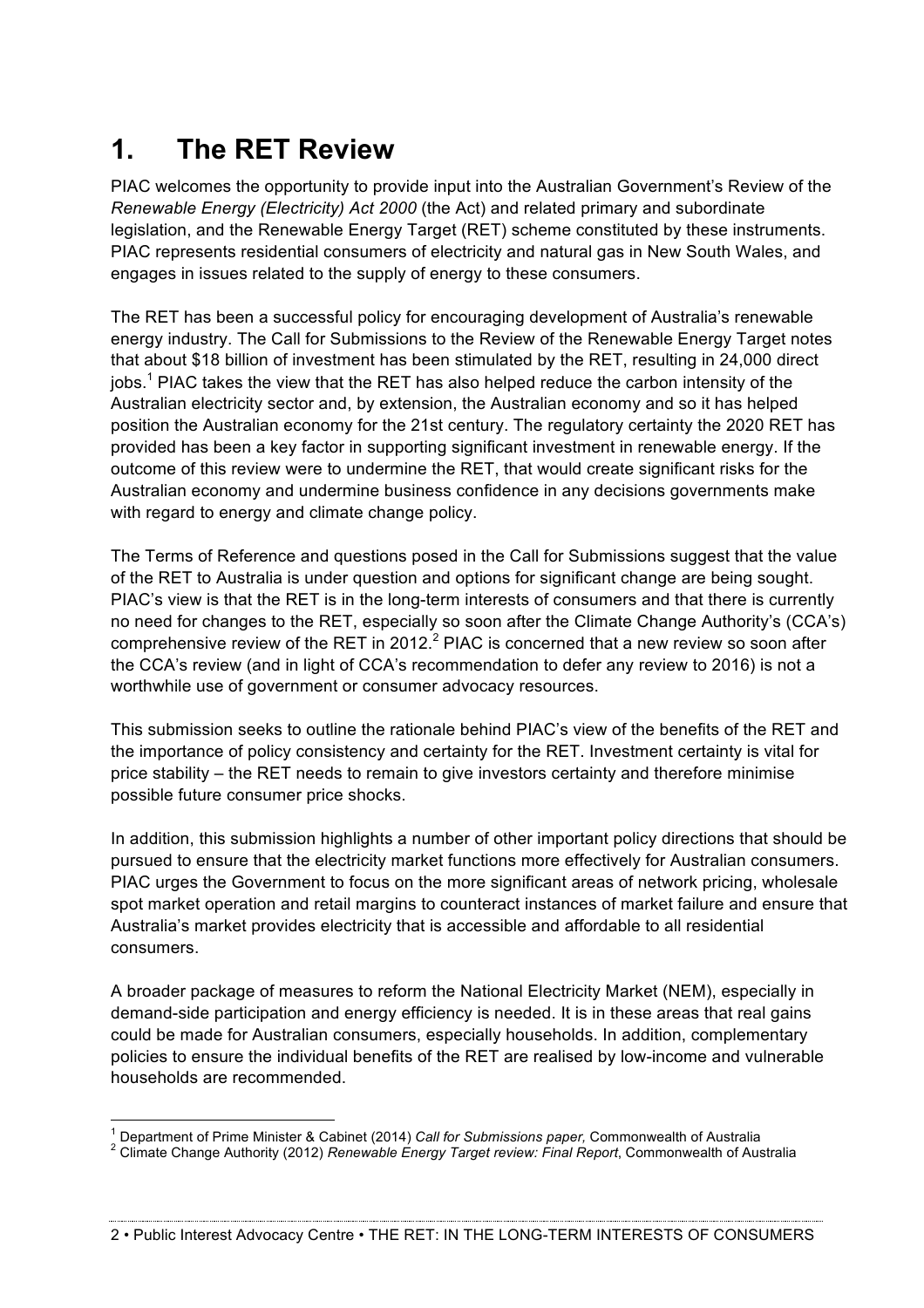# **2. Operation, costs and benefits of the Act**

## **2.1 Economic, environmental and social impacts of the RET scheme**

The economic, environmental and social impacts of the RET scheme have been well documented and are overwhelmingly positive for Australians. Overall, it is clear that the RET contributes to the pursuit of the National Electricity Objective (NEO) of promoting 'efficient investment in, and efficient operation and use of, electricity services for the long term interests of consumers of electricity'.

As outlined in the Call for Submissions, the overall economic impact has been to catalyse a multibillion dollar industry and create tens of thousands of jobs. While the majority of consumers have contributed to the cost of this overall economic benefit, modelling by both ROAM and Schneider Electric show that the RET has net benefits for all Australians. To quote the ROAM report (emphasis added):

In the longer-term, in the absence of new renewable generation being built, wholesale electricity prices will increase from their current levels in response to demand growth and generator bidding strategies. The increase in wholesale electricity costs is greater than the costs of the RET in the medium- to long-term. *Average residential electricity bills would be \$51 a year higher in 2020, an average of \$100 a year higher beyond 2020, and could be as much as \$140 higher, if the RET is repealed compared to the BAU scenario*. It is worth noting that the size of the wholesale electricity price merit order effect modelled for Australia is comparable with international studies of similar electricity markets.<sup>3</sup>

To quote the Schneider Electric research, the Large Scale Renewable Energy Target (LRET) has three financial benefits to consumers:

- 1. The LRET acts as a hedge against increasing natural gas prices.
- 2. The LRET acts as a hedge against carbon emissions costs and may keep carbon prices lower in the long run.
- 3. The scenarios investigated under the LRET in its current form result in lower prices than do the scenarios with a reduced version of or a repeal of the LRET. $4$

Therefore, regardless of the lack of relative opportunities for individual consumers to access an individual benefit from the RET, for example, by installing a solar PV (photovoltaic) system, *there is a net financial benefit of the RET for all consumers*.

Another, unfortunately not well-documented, economic benefit of the RET has been to encourage new entrants into the Australian market. For example, New Zealand company Meridian entered the Australian market because of the RET and has recently extended its operations to become a retailer. In so doing, Meridian (trading as Powershop Australia) has increased competition in the retail market, with the potential to lower prices for consumers.

Public Interest Advocacy Centre • THE RET: IN THE LONG-TERM INTERESTS OF CONSUMERS • 3

<sup>&</sup>lt;sup>3</sup> Gilmore, J & Giacomantonio, C (2014) RET policy analysis, ROAM Consulting Pty Ltd for the Clean Energy Council<br><sup>4</sup> Noort, J, Vanderzalm, S, Morris, B & Zembrodt, L (2014) Australia's Large-scale Renewable Energy Target *Consumer Benefits*, Schneider Electric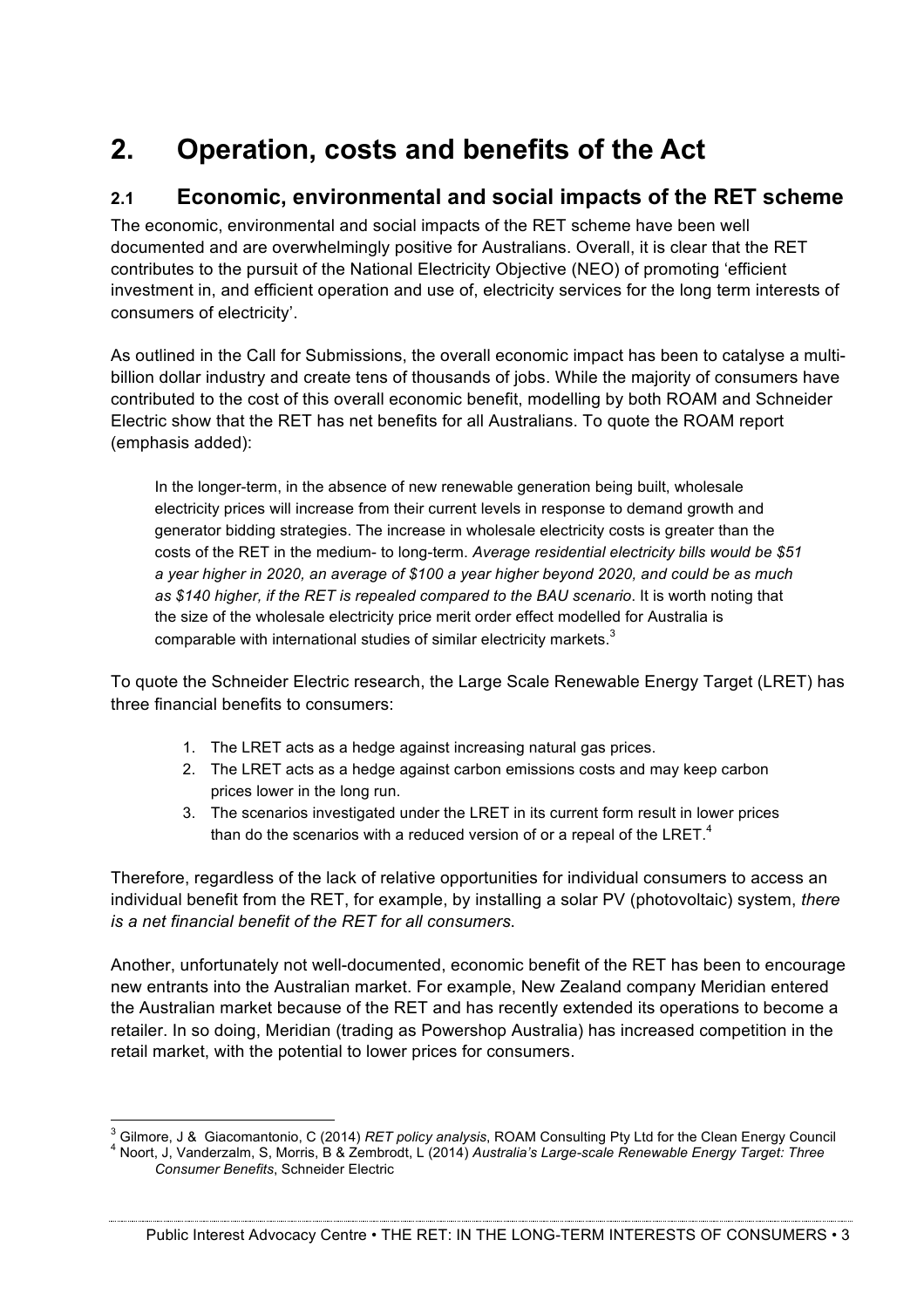The jobs created as a result of the RET are both an economic and social benefit. In addition to the approximately 24,000 direct jobs, there are the indirect jobs and multiplier effects that have resulted from the growth of the renewable energy industry in Australia since 2007. Furthermore, according to the ROAM modeling,  $5$  an additional 8,000 jobs in large-scale renewables and 3,800 jobs in small-scale renewables are projected to be created before 2020 as a result of the RET.

In terms of other social benefits, the most significant are the health co-benefits of coal-fired generation being replaced by clean renewable generators.<sup>6</sup> The Australian Academy of Technological Sciences and Engineering (ATSE) estimated in 2009 that that the cost of the adverse health impacts from coal-fired electricity generation (including associated respiratory, cardiovascular, and nervous system diseases) was \$2.6 billion annually.<sup>7</sup> In operation, renewable energy does not have deleterious health impacts, ${}^{8}$  and so the RET operates to replace healthdamaging coal fired electricity generation with clean energy.

The environmental benefits of the RET include fewer greenhouse gas emissions, less water, air, noise and land pollution and reduced impacts on biodiversity (compared with fossil fuel powered electricity generation).<sup>9</sup>

It is important to note that the 'externalities' of health, social and environmental costs not accounted for in the market price of electricity or fuel are nonetheless borne by the community. In addition, these costs are disproportionally borne by low-income and other vulnerable members of the Australian community, especially in places such as the Latrobe and Hunter Valleys. $^{10}$ Therefore, *replacing fossil fuel generation by renewable generation is of most value to low income and vulnerable Australians*.

#### *Recommendation 1*

*That the Australian Government's Review of the RET acknowledge the overall economic, social and environmental benefits of renewable energy, including the financial benefits for consumers to 2020 and beyond.*

#### *Recommendation 2*

*That the disproportionate negative impacts of coal-fired electricity generation on low-income and other vulnerable consumers be acknowledged in the Review.* 

## **2.2 The extent to which the formal objects of the Act are being met**

The objects of this Act are:

<sup>&</sup>lt;sup>5</sup> Gilmore J & Giacomantonio C (2014) RET policy analysis, ROAM Consulting Pty Ltd for the Clean Energy Council  $^{6}$  Physicians for Social Responsibility (2012) Coal's Assault on Human Health Physicians for Social Respo

*costs of electricity: externalities of power generation in Australia*, Australian Academy of Technological Sciences

<sup>&</sup>lt;sup>8</sup> National Health and Medical Research Council (NHMRC) (2014) *Systematic review of the human health effects of*<br>*wind farms*, NHMRC

<sup>&</sup>lt;sup>9</sup> For example, see the Sustainable Energy for All initiative: http://www.se4all.org/our-vision/our-objectives/renewableenergy/<br><sup>10</sup> Armstrong F, Haworth E, Tait P & Barker H. *Health and Energy Policy*, Climate and Health Alliance; Colagiuri R,

Cochrane J, Girgis S (2012) *Health and Social Harms of Coal Mining in Local Communities: Spotlight on the Hunter Region*, Beyond Zero Emissions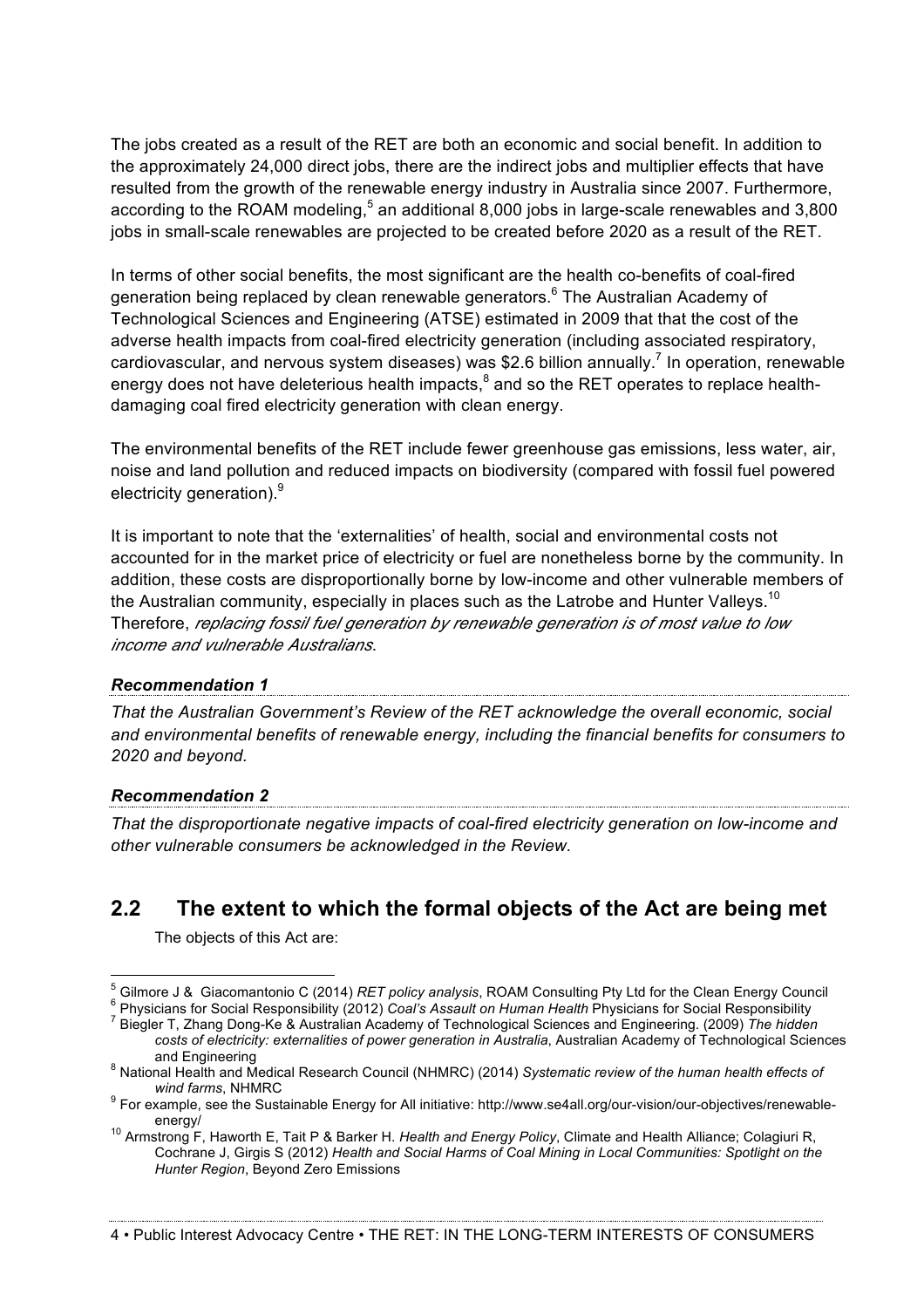- (a) to encourage the additional generation of electricity from renewable sources; and
- (b) to reduce emissions of greenhouse gases in the electricity sector; and
- (c) to ensure that renewable energy sources are ecologically sustainable.

PIAC notes that the CCA's review of the RET in 2013 detailed how the objects of the Act were being well met and that any changes to the RET would jeopardise the fulfillment of the objects of the Act.<sup>11</sup> In addition, PIAC notes that any negative changes to the RET would reduce Australia's ability to meet its international commitments to reduce greenhouse gas emissions. Such commitments are in the interests of all consumers in order to limit the future impacts of humancreated climate change.

## **2.3 Interaction of RET scheme with other Commonwealth and State/Territory policies and regulation**

In PIAC's view, in an economy the size of Australia's, renewable energy policy needs to be set primarily at the Commonwealth level. It has been disappointing where State/Territory policies (such as Victoria's planning restrictions on wind farms) have limited the effectiveness of the RET. All Australian governments should seek to harmonise policies and regulations to enable the costeffective implementation of the RET.

#### *Recommendation 3*

*That all Australian governments seek to harmonise policies and regulation to enable the costeffective implementation of the RET with its current target, especially in regard to planning regulations which impact adversely on renewable energy developments.*

# **3. Potential changes to the RET**

This review and the prospect of changes to the RET is causing significant uncertainty in the renewable energy industry. The *Australian Financial Review* reported that nearly \$1 billion of renewable energy projects have been put on hold pending the outcomes of this review, therefore effectively increasing the cost of the RET to consumers.<sup>12</sup>

Policy certainty is vital to investor and financier confidence and for this reason among others, the CCA found that there was not a compelling case to change the RET. The Authority gave particular weight to concerns that any changes to the target would reduce investor confidence and increase risk premiums for planned renewable energy projects.

PIAC supports the CCA's views and thorough analysis of these matters and believes that *the objective of the RET scheme, to deliver 41,000 gigawatt hours (GWh) plus small scale solar generation by 2020, is still appropriate*.

In terms of the extent of the RET's impact on electricity prices, and the range of options available to reduce any impact while managing sovereign risk, abolishing or reducing the RET will cause electricity bills to rise and this is not an outcome sought by PIAC.

Public Interest Advocacy Centre • THE RET: IN THE LONG-TERM INTERESTS OF CONSUMERS • 5

<sup>&</sup>lt;sup>11</sup> Climate Change Authority (2012) Renewable Energy Target review: Final Report, Commonwealth of Australia<br><sup>12</sup> Australian Financial Review, 24 March 2014, Renewable energy review raises spectre of sovereign risk: \$1bn *projects on ice*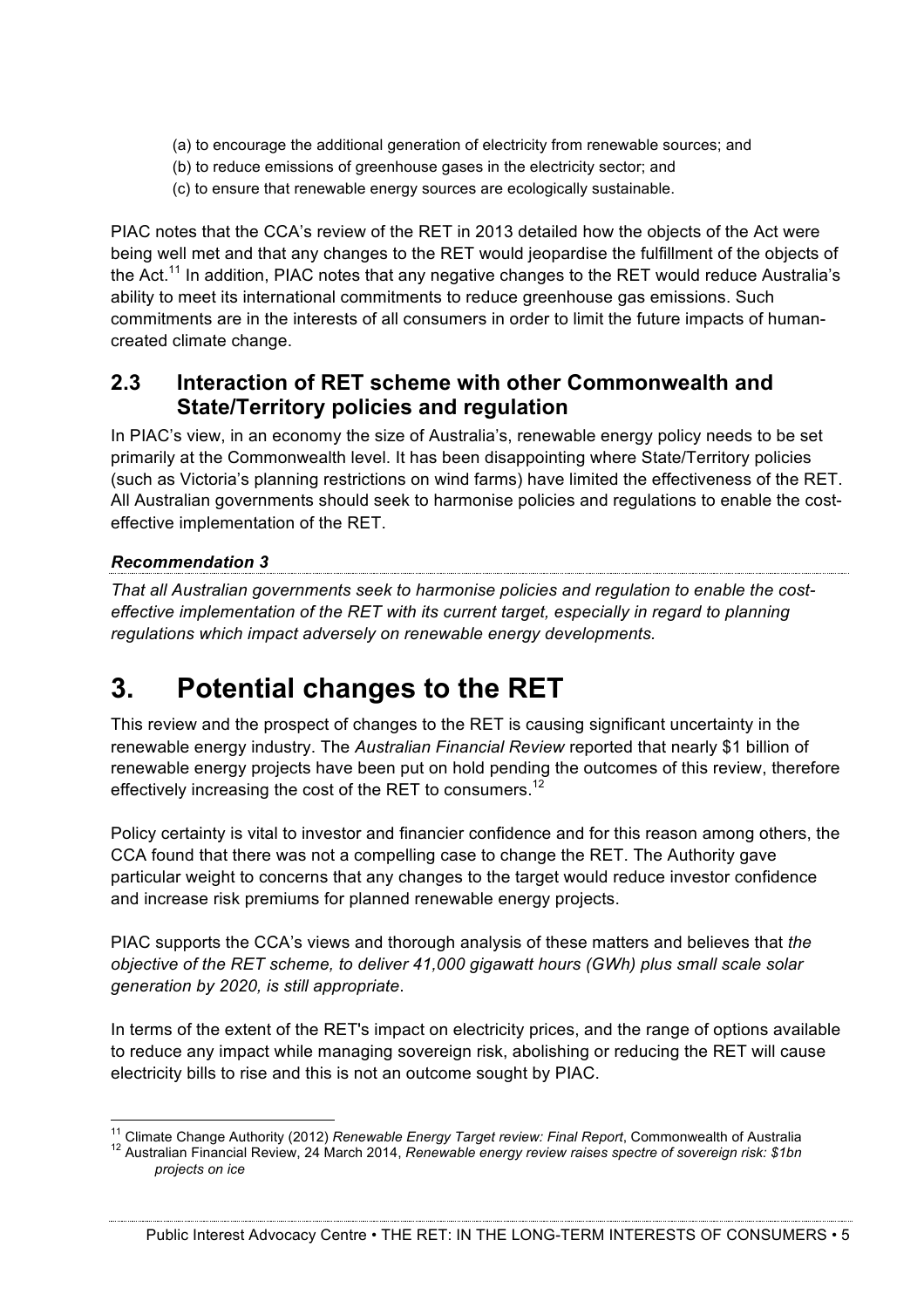Renewable energy, by definition, uses no fuel in operation and therefore has very low operating costs. As a result, the RET has decreased wholesale prices for all consumers, as discussed above.

#### *Recommendation 4*

*That the RET remain unchanged in order to limit uncertainty in the wholesale market and maximise the potential for future wholesale price decreases – as modelled – as a result of the 2020 RET.*

# **4. Policy recommendations to lower electricity prices for consumers**

As noted in the Australian Government's 2012 Energy White Paper, the Australian Bureau of Statistics (ABS) estimates that household electricity prices have risen by 59% over the past four years.<sup>13</sup> The primary driver of these prices increases has been network prices as a result of massive investments in transmission and, particularly, distribution networks. Accordingly, PIAC has publicly argued for certain policy positions on issues related to energy costs, including energy network regulation and reliability standards.

PIAC submits that if the Australian government is serious about future electricity price rises, it would be of greatest benefit for Australian consumers if it focused on implementing energy market reform. The areas of network regulation, wholesale spot market operation and retail margins all require reform to ensure the long-term interests of consumers are being served by the electricity markets. In particular, more work is needed to ensure demand-side participation in the wholesale market and corrections for market failure in energy efficiency are implemented as soon as possible. PIAC's submission to the 2012 Senate Select Committee on Electricity Prices,<sup>14</sup> which highlights some key policy directions for energy market reform, is attached.

## *Recommendation 5*

*That the Government focus attention on implementing energy market reform, especially in the areas of network regulation, wholesale spot market operation and retail margins. As part of this process, complementary measures to the RET of demand-side participation in the wholesale market and corrections for market failure in energy efficiency need to be implemented as soon as possible.*

#### **4.1 Impacts on low-income and other vulnerable consumers**

PIAC's particular concern is the impact of energy policy on low-income and other vulnerable consumers. There is a need for complementary policies to assist these consumers to access the individual benefits of the RET – ie, to support them to have access to their own sources of renewable energy.

With the advent of solar leasing (assuming the RET continues), household solar is becoming increasingly viable for low-income households: government should encourage this option.

 <sup>13</sup> Australian Government (2012) *Energy White Paper 2012, Australia's Energy Transformation*, Commonwealth of

Australia<br><sup>14</sup> Public Interest Advocacy Centre (2012) Equitable access to the essential